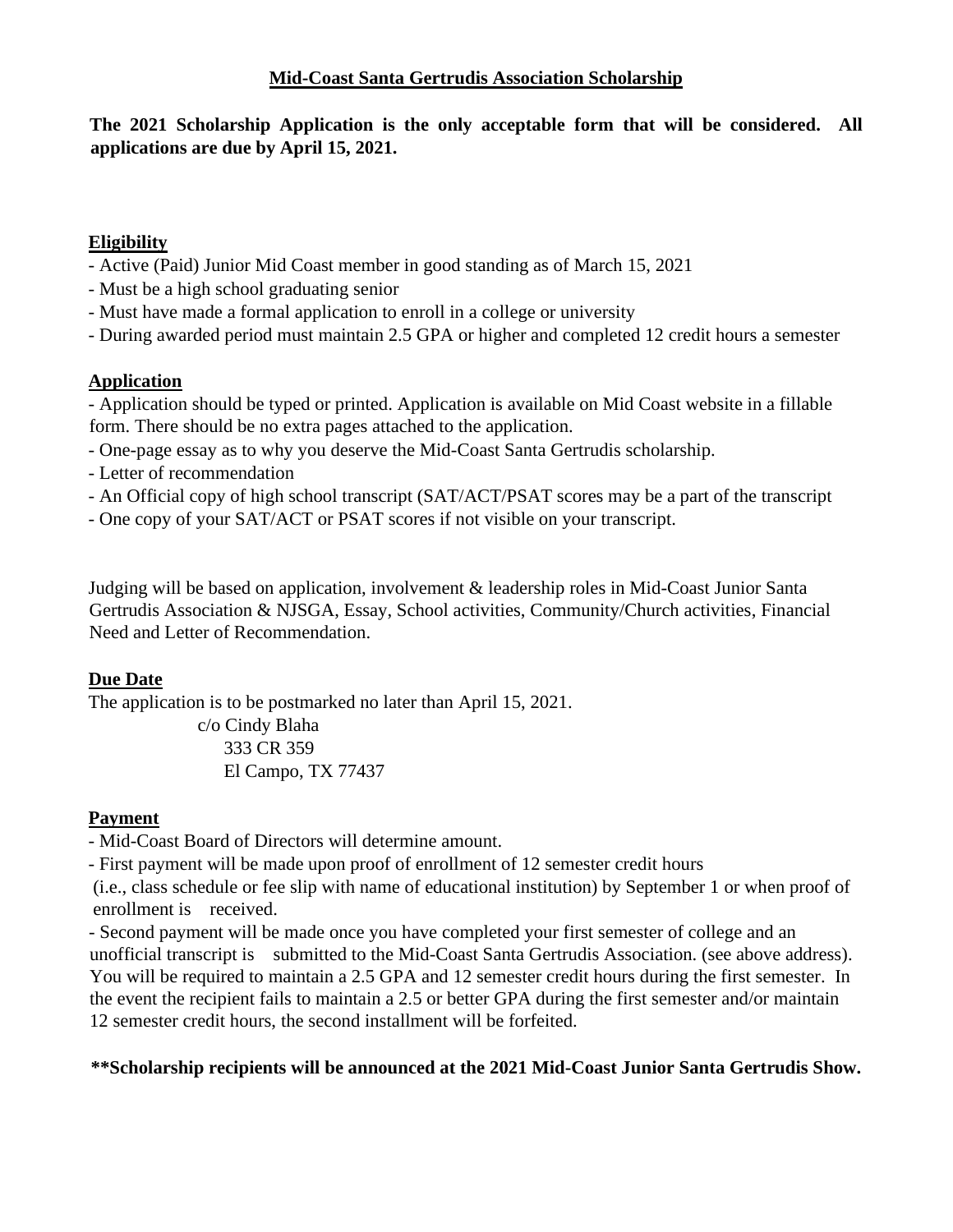# **Mid-Coast Santa Gertrudis Association 2021 Scholarship Application**

**Date of Application \_\_\_\_\_\_\_\_\_\_\_\_\_\_\_\_\_\_\_\_**

#### **GENERAL INFORMATION:**

| 1. Applicant Name                                                                                                                                                                                                                                                                                |                       |  |
|--------------------------------------------------------------------------------------------------------------------------------------------------------------------------------------------------------------------------------------------------------------------------------------------------|-----------------------|--|
| (Street or PO Box)                                                                                                                                                                                                                                                                               | (City/State/Zip Code) |  |
|                                                                                                                                                                                                                                                                                                  |                       |  |
|                                                                                                                                                                                                                                                                                                  |                       |  |
| <b>School Information:</b>                                                                                                                                                                                                                                                                       |                       |  |
|                                                                                                                                                                                                                                                                                                  |                       |  |
| (Month/Year)                                                                                                                                                                                                                                                                                     |                       |  |
| 7. High School GPA ___________ out of _______.                                                                                                                                                                                                                                                   |                       |  |
|                                                                                                                                                                                                                                                                                                  |                       |  |
|                                                                                                                                                                                                                                                                                                  |                       |  |
| $\mathbf{A}$ and $\mathbf{A}$ are $\mathbf{A}$ and $\mathbf{A}$ are $\mathbf{A}$ and $\mathbf{A}$ are $\mathbf{A}$ and $\mathbf{A}$ are $\mathbf{A}$ and $\mathbf{A}$ are $\mathbf{A}$ and $\mathbf{A}$ are $\mathbf{A}$ are $\mathbf{A}$ and $\mathbf{A}$ are $\mathbf{A}$ and $\mathbf{A}$ are |                       |  |

### **Activities & Leadership**

9. Number of years as a Mid-Coast member \_\_\_\_\_\_\_\_\_\_\_

10. Number of years participated in the Mid-Coast Junior Heifer Show \_\_\_\_\_\_\_\_\_\_\_\_\_\_\_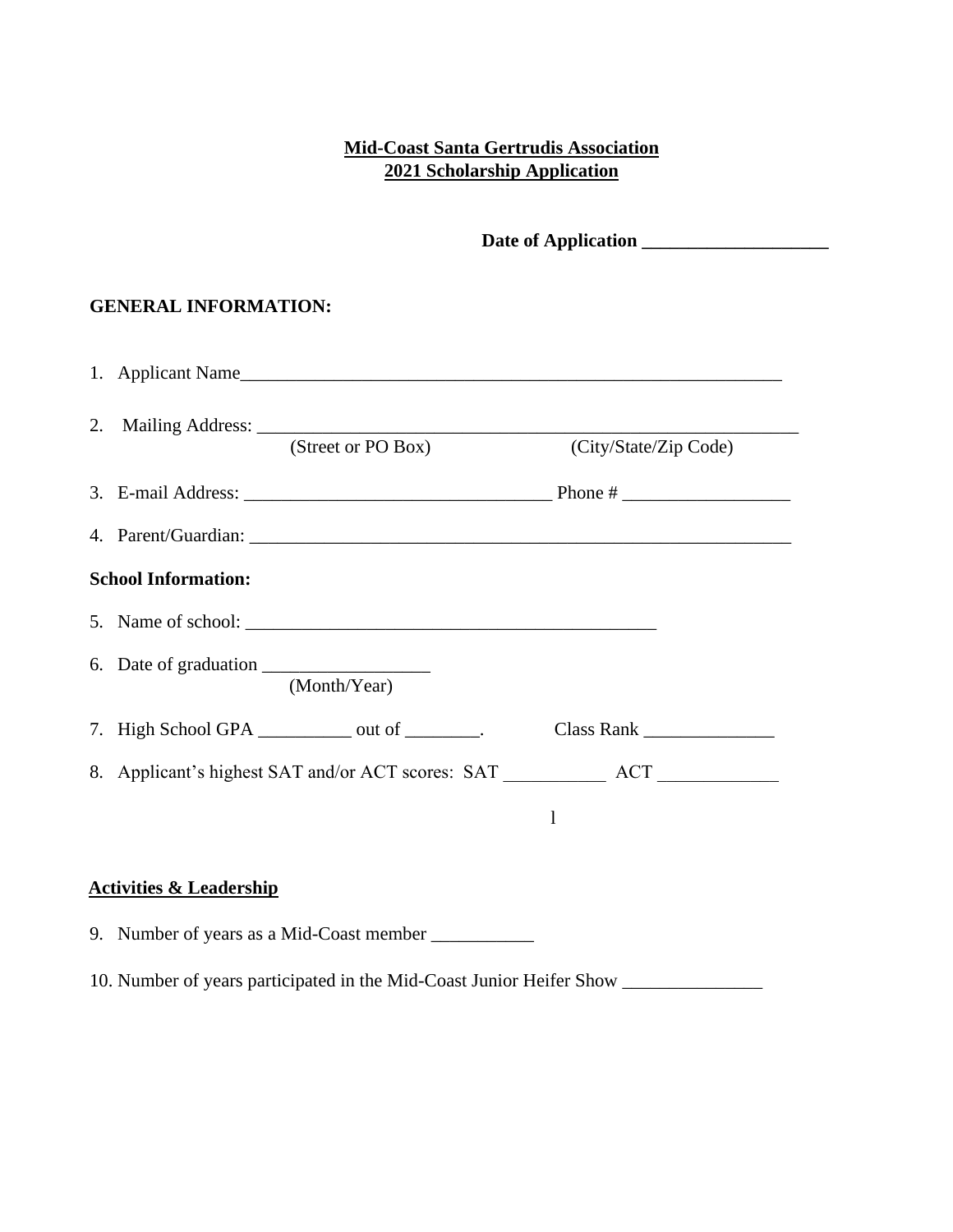11. List the years that you exhibited heifers and participated in activities at the Mid-Coast Heifer Show. List any awards or recognition you received during this time and also include any other activities you participated in during your high school years. (Freshman thru Senior years)

| Year(s)         | <b>Description of Activity</b> | <b>Awards/Honors</b>                           |
|-----------------|--------------------------------|------------------------------------------------|
| Ex. Senior      | <b>Heifer Show</b>             | Grand Champion, 1st Place Showmanship, Sale of |
|                 |                                | <b>Excellence</b>                              |
| <b>Freshman</b> | <b>Brain Bowl</b>              | <b>Intermediate Team</b>                       |
|                 |                                |                                                |
|                 |                                |                                                |
|                 |                                |                                                |
|                 |                                |                                                |
|                 |                                |                                                |
|                 |                                |                                                |
|                 |                                |                                                |
|                 |                                |                                                |
|                 |                                |                                                |
|                 |                                |                                                |
|                 |                                |                                                |
|                 |                                |                                                |
|                 |                                |                                                |
|                 |                                |                                                |
|                 |                                |                                                |

\_\_\_\_\_\_\_\_\_\_\_\_\_\_\_\_\_\_\_\_\_\_\_\_\_\_\_\_\_\_\_\_\_\_\_\_\_\_\_\_\_\_\_\_\_\_\_\_\_\_\_\_\_\_\_\_\_\_\_\_\_\_\_\_\_\_\_\_\_\_\_\_\_\_\_\_\_\_\_\_

\_\_\_\_\_\_\_\_\_\_\_\_\_\_\_\_\_\_\_\_\_\_\_\_\_\_\_\_\_\_\_\_\_\_\_\_\_\_\_\_\_\_\_\_\_\_\_\_\_\_\_\_\_\_\_\_\_\_\_\_\_\_\_\_\_\_\_\_\_\_\_\_\_\_\_\_\_\_\_\_

\_\_\_\_\_\_\_\_\_\_\_\_\_\_\_\_\_\_\_\_\_\_\_\_\_\_\_\_\_\_\_\_\_\_\_\_\_\_\_\_\_\_\_\_\_\_\_\_\_\_\_\_\_\_\_\_\_\_\_\_\_\_\_\_\_\_\_\_\_\_\_\_\_\_\_\_\_\_\_\_

# 12. What are your major achievements in this organization?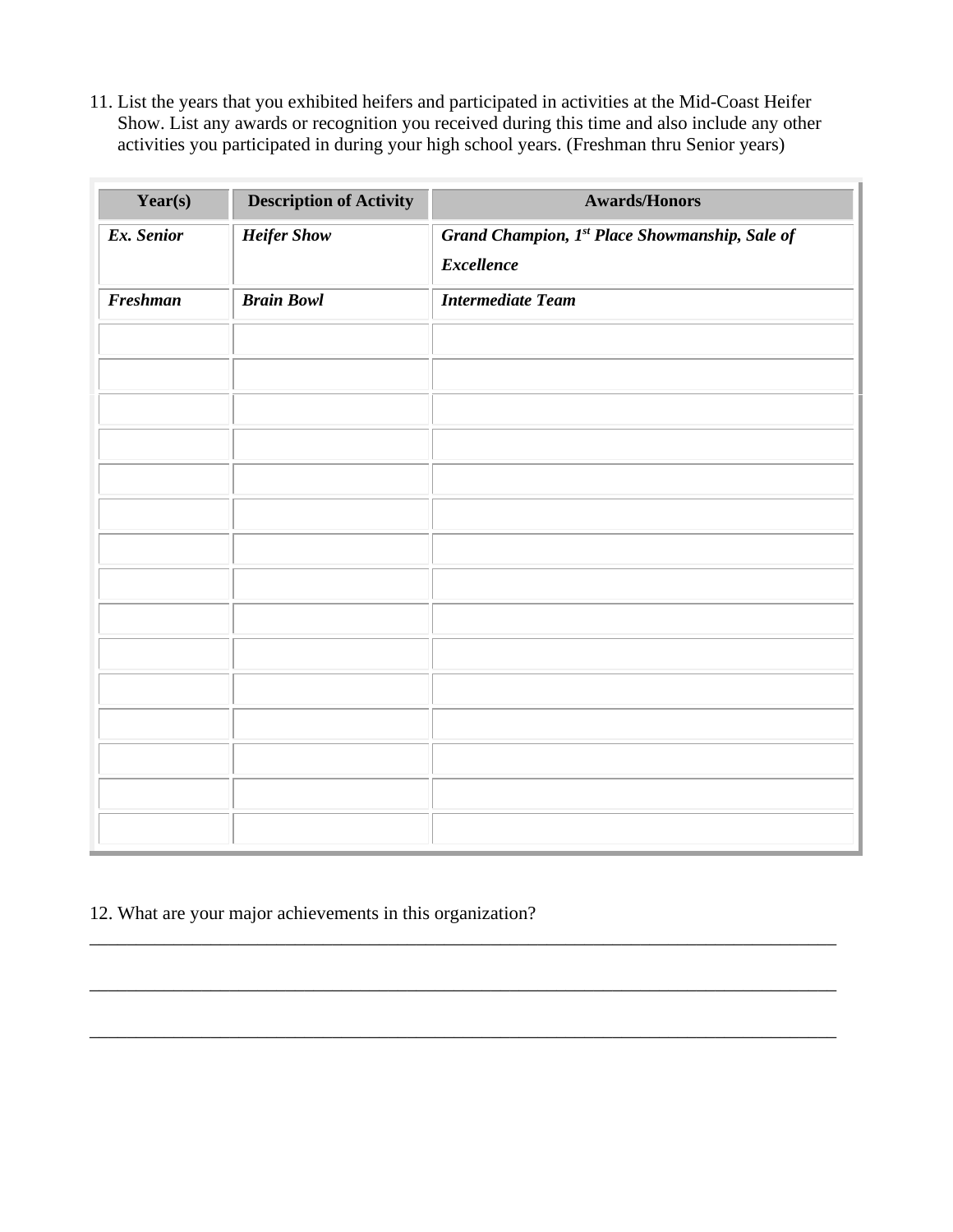13. Number of years you have been a member of SGBI \_\_\_\_\_\_\_\_\_\_\_\_\_\_\_\_\_\_\_\_\_\_\_\_\_\_\_\_\_\_

\_\_\_\_\_\_\_\_\_\_\_\_\_\_\_

- 14. How many National Junior Santa Gertrudis Heifer Shows have you participated in?
- 15. List the years that you exhibited heifers and participated in activities at the National Junior Show. List any awards or recognition you received. (Freshman thru Senior years)

| Year(s)       | <b>Description of Activity</b> | <b>Awards/Honors</b>                    |
|---------------|--------------------------------|-----------------------------------------|
| Ex. Freshman  | <b>Heifer Show</b>             | $2^{nd}$ in Class, $3^{rd}$ Showmanship |
| <b>Junior</b> | <b>Public Speaking</b>         | 3 <sup>rd</sup> Place                   |
|               |                                |                                         |
|               |                                |                                         |
|               |                                |                                         |
|               |                                |                                         |
|               |                                |                                         |
|               |                                |                                         |
|               |                                |                                         |
|               |                                |                                         |
|               |                                |                                         |
|               |                                |                                         |
|               |                                |                                         |
|               |                                |                                         |
|               |                                |                                         |
|               |                                |                                         |
|               |                                |                                         |
|               |                                |                                         |
|               |                                |                                         |
|               |                                |                                         |
|               |                                |                                         |
|               |                                |                                         |
|               |                                |                                         |
|               |                                |                                         |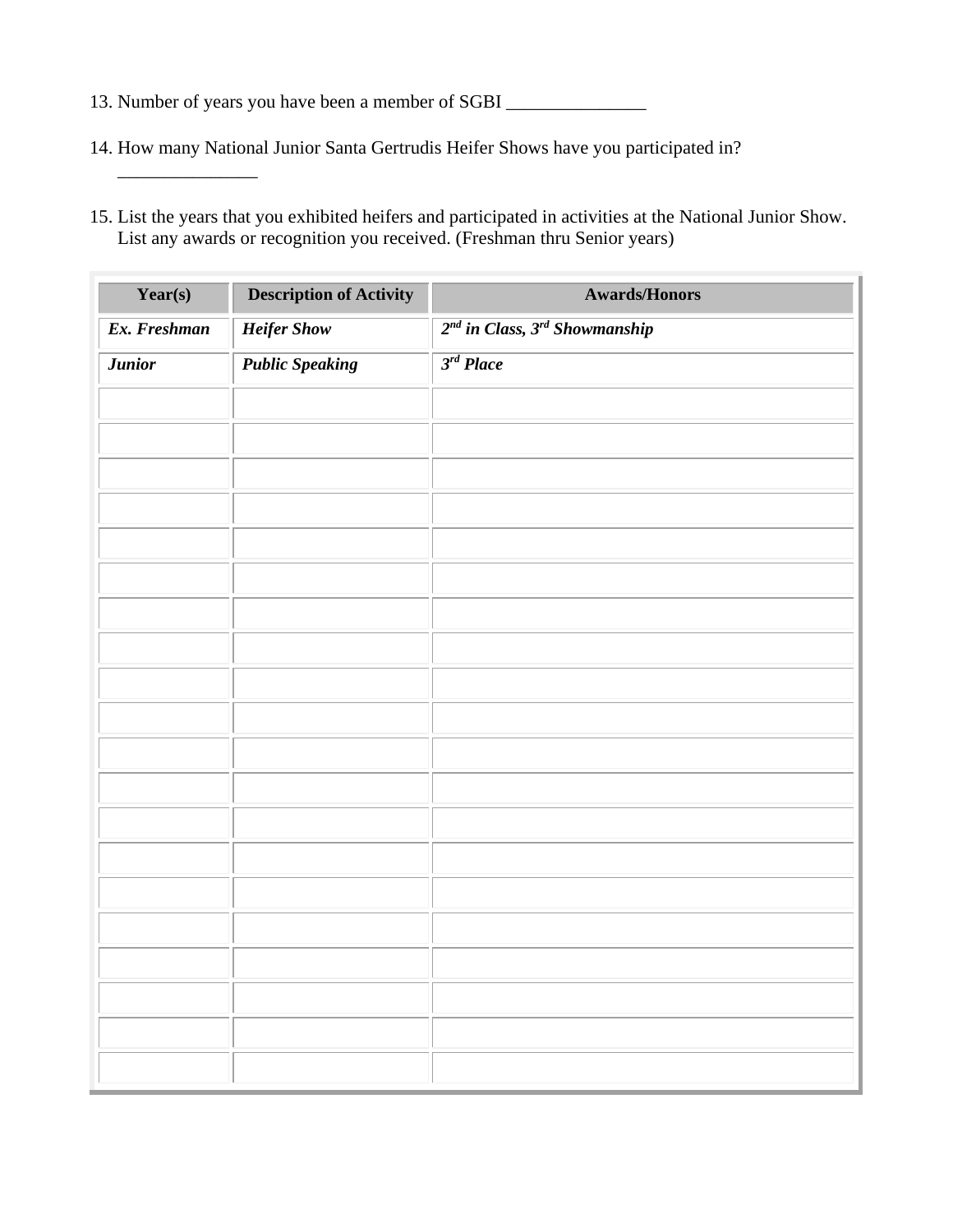16. FFA/4-H Activities. In the space below, list activities and clubs/organizations participated in, offices held, and awards received. (Freshman thru Senior years)

| Year(s)      | <b>Description of Activity</b> | <b>Office, Honors or Recognition</b>          |
|--------------|--------------------------------|-----------------------------------------------|
| Ex. Freshman | Louise FFA                     | Chapter Conducting Team $-Ist$ Place District |
|              |                                |                                               |
|              |                                |                                               |
|              |                                |                                               |
|              |                                |                                               |
|              |                                |                                               |
|              |                                |                                               |
|              |                                |                                               |
|              |                                |                                               |
|              |                                |                                               |
|              |                                |                                               |
|              |                                |                                               |
|              |                                |                                               |
|              |                                |                                               |
|              |                                |                                               |
|              |                                |                                               |
|              |                                |                                               |
|              |                                |                                               |
|              |                                |                                               |
|              |                                |                                               |
|              |                                |                                               |
|              |                                |                                               |
|              |                                |                                               |
|              |                                |                                               |
|              |                                |                                               |
|              |                                |                                               |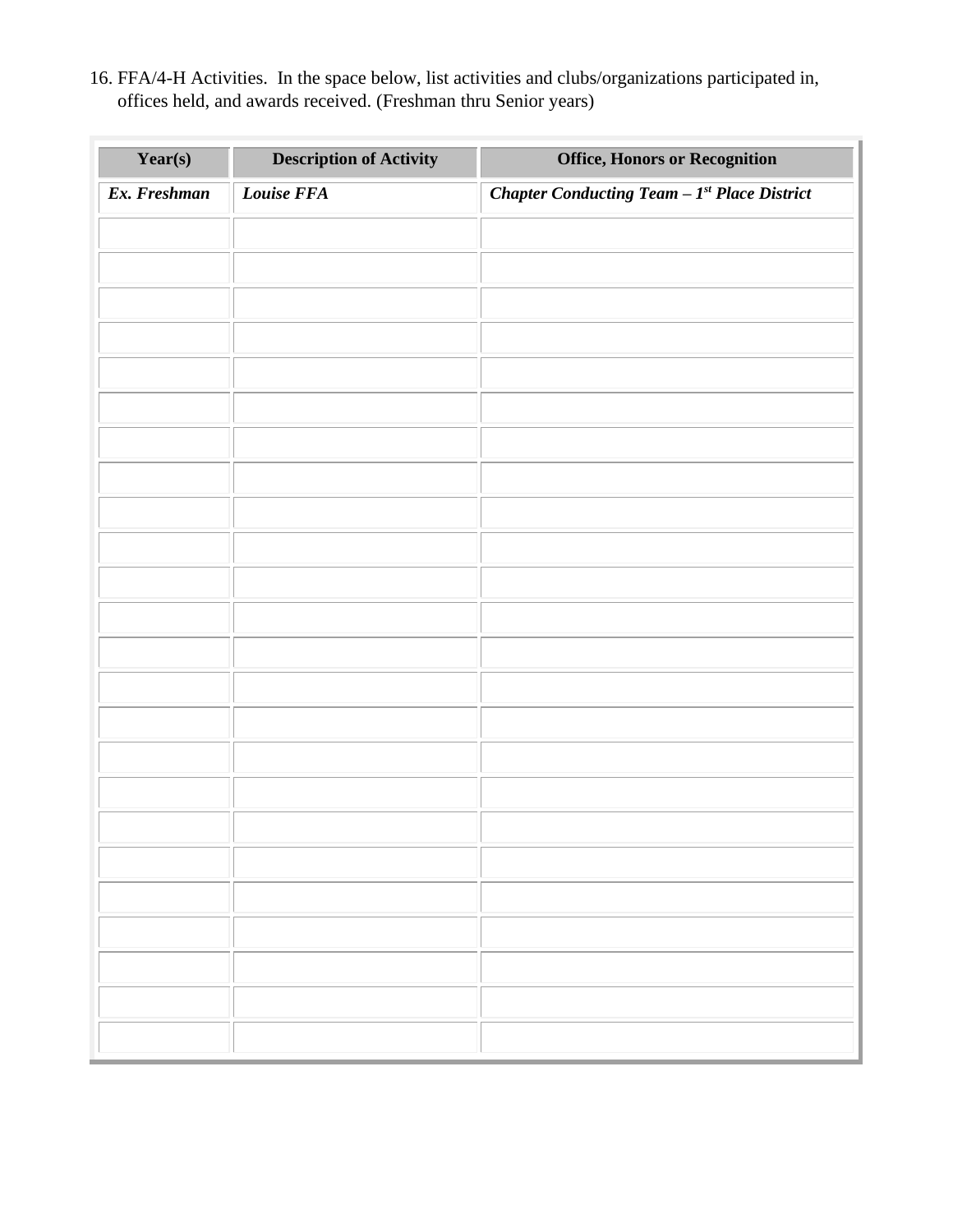17. Student Clubs/Organizations. In the space below, list activities and clubs/organizations participated in, offices held, and awards received. (Freshman thru Senior years)

| Year(s)    | <b>Activities, Organizations/Clubs</b> | Office, Honor/Recognition |
|------------|----------------------------------------|---------------------------|
| Ex. Junior | <b>National Honor Society</b>          | <b>President</b>          |
|            |                                        |                           |
|            |                                        |                           |
|            |                                        |                           |
|            |                                        |                           |
|            |                                        |                           |
|            |                                        |                           |
|            |                                        |                           |
|            |                                        |                           |
|            |                                        |                           |
|            |                                        |                           |
|            |                                        |                           |
|            |                                        |                           |
|            |                                        |                           |
|            |                                        |                           |
|            |                                        |                           |
|            |                                        |                           |
|            |                                        |                           |
|            |                                        |                           |
|            |                                        |                           |
|            |                                        |                           |
|            |                                        |                           |
|            |                                        |                           |
|            |                                        |                           |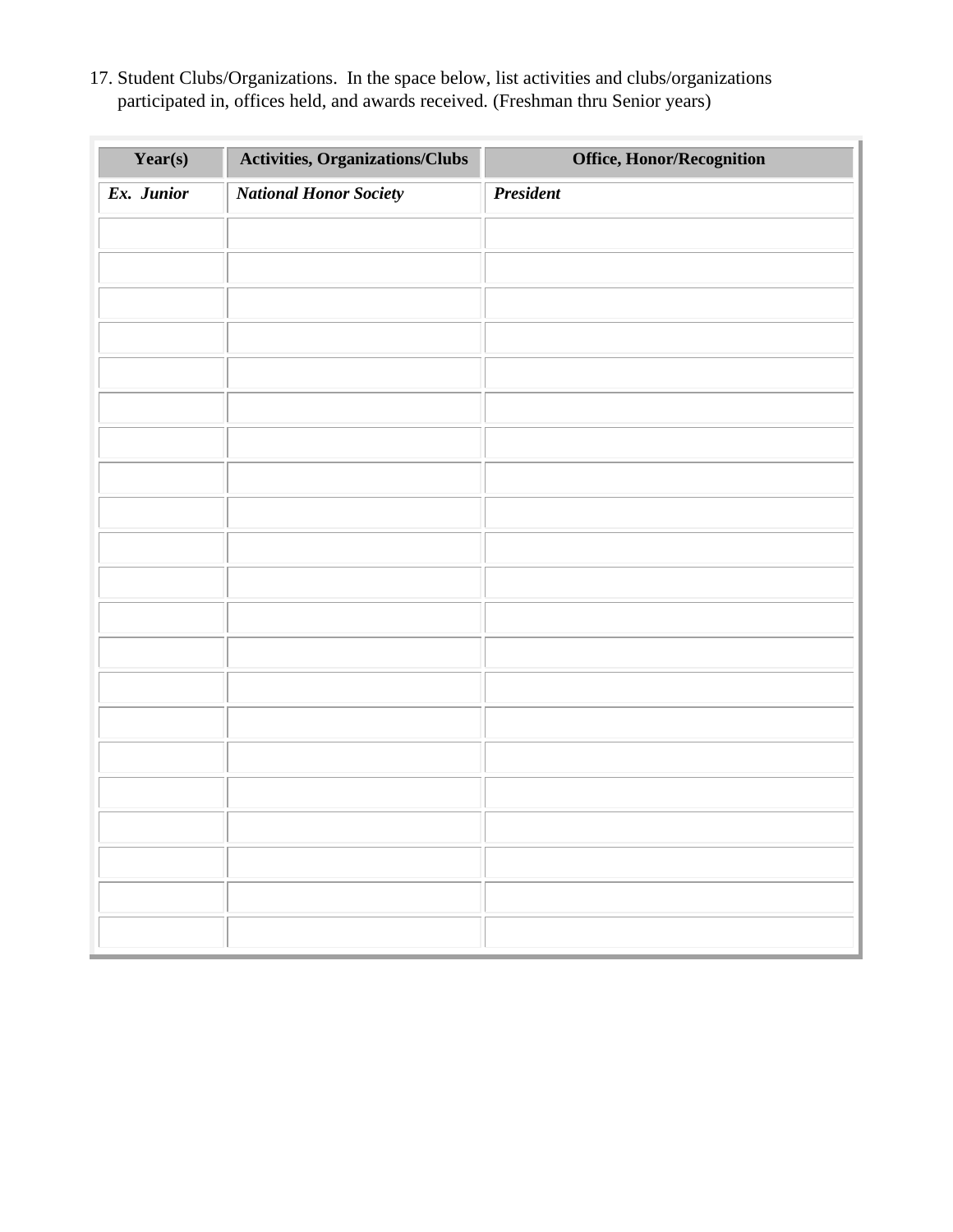18. Community Activities. In the space below, list community and church activities you participated, indicating any special recognition you might have received. (Freshman thru Senior years)

| Year(s)       | <b>Church/Community Activities</b>  | <b>Description</b>                  |
|---------------|-------------------------------------|-------------------------------------|
| Ex. Sophomore | <b>Vacation Bible School Worker</b> | <b>Helped with music during VBS</b> |
|               |                                     |                                     |
|               |                                     |                                     |
|               |                                     |                                     |
|               |                                     |                                     |
|               |                                     |                                     |
|               |                                     |                                     |
|               |                                     |                                     |
|               |                                     |                                     |
|               |                                     |                                     |
|               |                                     |                                     |
|               |                                     |                                     |
|               |                                     |                                     |
|               |                                     |                                     |
|               |                                     |                                     |
|               |                                     |                                     |
|               |                                     |                                     |
|               |                                     |                                     |
|               |                                     |                                     |
|               |                                     |                                     |
|               |                                     |                                     |
|               |                                     |                                     |
|               |                                     |                                     |